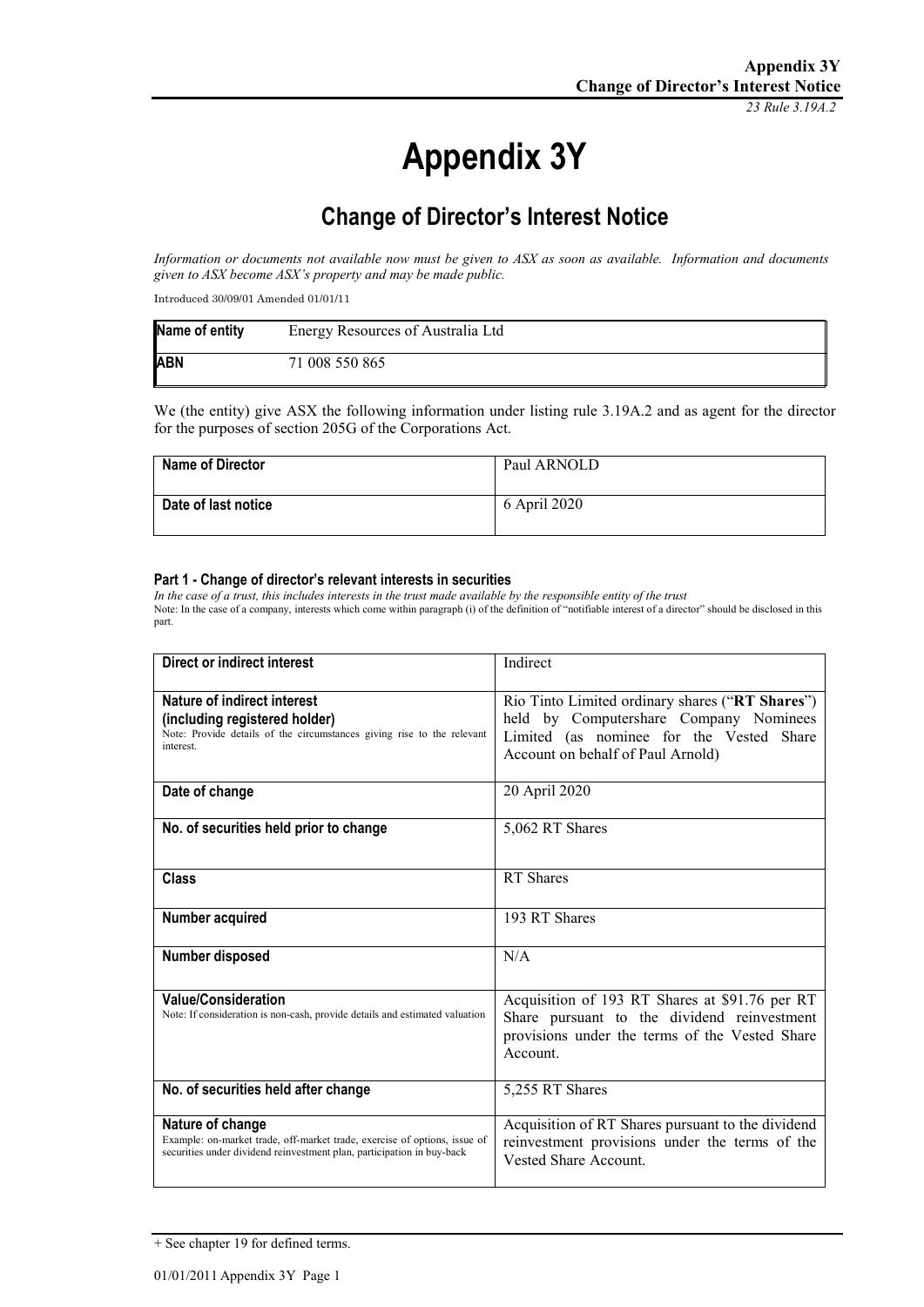| <b>Direct or indirect interest</b>                                                                                                                                      | Indirect                                                                                                                                                                                                                                                                                                                                                                                                                                                                                                                                                                                                           |
|-------------------------------------------------------------------------------------------------------------------------------------------------------------------------|--------------------------------------------------------------------------------------------------------------------------------------------------------------------------------------------------------------------------------------------------------------------------------------------------------------------------------------------------------------------------------------------------------------------------------------------------------------------------------------------------------------------------------------------------------------------------------------------------------------------|
| Nature of indirect interest<br>(including registered holder)<br>Note: Provide details of the circumstances giving rise to the relevant<br>interest                      | Indirect interest in RT Shares acquired under<br>myShare, the Rio Tinto Limited Global Employee<br>Share Plan ("myShare"), held by Computershare<br>Trustees (Jersey) Limited on behalf of Mr Arnold,<br>and a conditional right to additional matching RT<br>Shares ("Matching RT Share Rights")                                                                                                                                                                                                                                                                                                                  |
| Date of change                                                                                                                                                          | 20 April 2020                                                                                                                                                                                                                                                                                                                                                                                                                                                                                                                                                                                                      |
| No. of securities held prior to change                                                                                                                                  | 1,280 RT Shares<br>208 Matching RT Share Rights                                                                                                                                                                                                                                                                                                                                                                                                                                                                                                                                                                    |
| <b>Class</b>                                                                                                                                                            | RT Shares and Matching RT Share Rights                                                                                                                                                                                                                                                                                                                                                                                                                                                                                                                                                                             |
| Number acquired                                                                                                                                                         | 93 RT Shares<br>16 Matching RT Share Rights                                                                                                                                                                                                                                                                                                                                                                                                                                                                                                                                                                        |
| Number disposed                                                                                                                                                         | 24 Matching RT Share Rights                                                                                                                                                                                                                                                                                                                                                                                                                                                                                                                                                                                        |
| <b>Value/Consideration</b><br>Note: If consideration is non-cash, provide details and estimated valuation                                                               | Purchase of 15 RT Shares at \$91.76 per RT<br>$\bullet$<br>Share under the terms of myShare<br>Grant of 15 Matching RT Share Rights under<br>$\bullet$<br>the terms of myShare at no cost<br>Acquisition of 49 RT Shares at \$91.76 per<br>$\bullet$<br><b>RT</b><br>Share pursuant to<br>the dividend<br>reinvestment provisions under the terms of<br>myShare<br>Vesting of 24 Matching RT Share Rights in<br>accordance with the terms of myShare<br>Vesting of 5 RT Shares representing the<br>$\bullet$<br>value of dividends that would have been paid<br>since the grant of the Matching RT Share<br>Rights |
| No. of securities held after change                                                                                                                                     | 1,373 RT Shares<br>200 Matching RT Share Rights                                                                                                                                                                                                                                                                                                                                                                                                                                                                                                                                                                    |
| Nature of change<br>Example: on-market trade, off-market trade, exercise of options, issue of<br>securities under dividend reinvestment plan, participation in buy-back | Acquisition of RT Shares under the terms of<br>$\bullet$<br>myShare<br>Grant of Matching RT Share Rights under the<br>$\bullet$<br>terms of myShare<br>Award and vesting of Matching RT Share<br>$\bullet$<br>Rights under the terms of myShare<br>Acquisition of RT Shares pursuant to the<br>$\bullet$<br>dividend reinvestment provisions under the<br>terms of myShare.                                                                                                                                                                                                                                        |

<sup>1</sup><br>\* In accordance with the rules of myShare, upon vesting Mr Arnold may receive additional RT Shares in lieu of dividends that would have been paid to him in the period from grant on the base number of RT Shares, the subject of the Rights that vest.

| Direct or indirect interest                                            | Indirect                                    |
|------------------------------------------------------------------------|---------------------------------------------|
|                                                                        |                                             |
| Nature of indirect interest                                            | RT Shares held by Computershare Company     |
| (including registered holder)                                          | Nominees Limited (as nominee for the Vested |
| Note: Provide details of the circumstances giving rise to the relevant | Share Account on behalf of Paul Arnold)     |
| interest.                                                              |                                             |
| Date of change                                                         | 22 April 2020                               |
|                                                                        |                                             |
| No. of securities held prior to change                                 | 5,255 RT Shares                             |
|                                                                        |                                             |
|                                                                        |                                             |

<sup>+</sup> See chapter 19 for defined terms.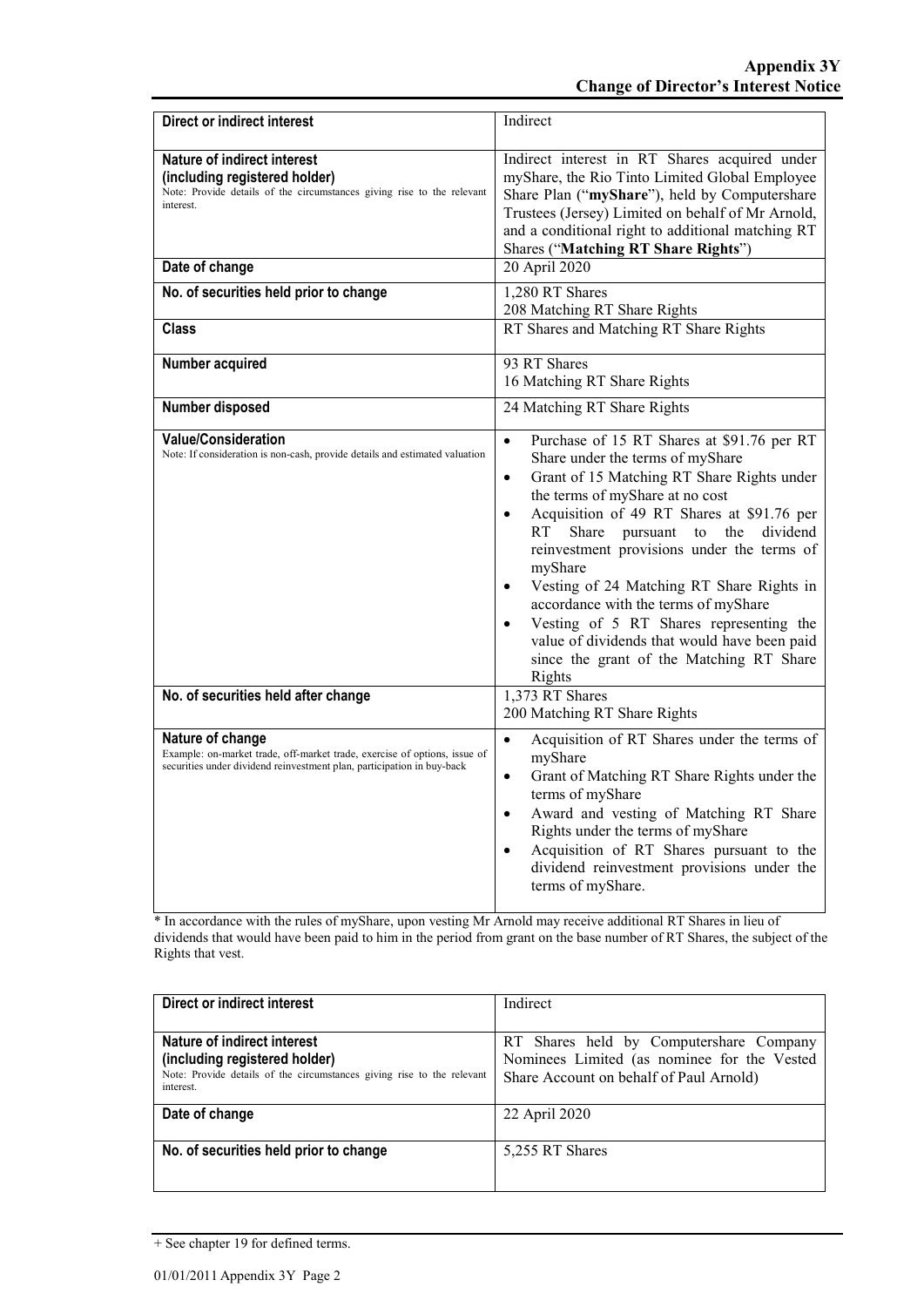| <b>Class</b>                                                                                                                                        | RT Shares                                    |
|-----------------------------------------------------------------------------------------------------------------------------------------------------|----------------------------------------------|
|                                                                                                                                                     |                                              |
| Number acquired                                                                                                                                     | 1000 RT Shares                               |
|                                                                                                                                                     |                                              |
| Number disposed                                                                                                                                     | N/A                                          |
|                                                                                                                                                     |                                              |
| <b>Value/Consideration</b>                                                                                                                          | Transfer of RT Shares from myShare to Vested |
| Note: If consideration is non-cash, provide details and estimated valuation                                                                         | Share Account.                               |
| No. of securities held after change                                                                                                                 | 6,255 RT Shares                              |
|                                                                                                                                                     |                                              |
| Nature of change                                                                                                                                    | Transfer of RT Shares from myShare to Vested |
| Example: on-market trade, off-market trade, exercise of options, issue of<br>securities under dividend reinvestment plan, participation in buy-back | Share Account.                               |

| Direct or indirect interest                                                                                                                                             | Indirect                                                       |
|-------------------------------------------------------------------------------------------------------------------------------------------------------------------------|----------------------------------------------------------------|
| Nature of indirect interest<br>(including registered holder)<br>Note: Provide details of the circumstances giving rise to the relevant<br>interest.                     | Indirect interest in RT Shares acquired under<br>myShare       |
| Date of change                                                                                                                                                          | 22 April 2020                                                  |
| No. of securities held prior to change                                                                                                                                  | 1,373 RT Shares<br>200 Matching RT Share Rights                |
| <b>Class</b>                                                                                                                                                            | RT Shares and Matching RT Share Rights                         |
| Number acquired                                                                                                                                                         | N/A                                                            |
| Number disposed                                                                                                                                                         | 1,000 RT Shares                                                |
| <b>Value/Consideration</b><br>Note: If consideration is non-cash, provide details and estimated valuation                                                               | Transfer of RT Shares from myShare to Vested<br>Share Account. |
| No. of securities held after change                                                                                                                                     | 373 RT Shares<br>200 Matching RT Share Rights                  |
| Nature of change<br>Example: on-market trade, off-market trade, exercise of options, issue of<br>securities under dividend reinvestment plan, participation in buy-back | Transfer of RT Shares from myShare to Vested<br>Share Account. |

\* In accordance with the rules of myShare, upon vesting Mr Arnold may receive additional RT Shares in lieu of dividends that would have been paid to him in the period from grant on the base number of RT Shares, the subject of the Rights that vest.

| Direct or indirect interest                                                                                                                         | Direct |
|-----------------------------------------------------------------------------------------------------------------------------------------------------|--------|
| Nature of indirect interest<br>(including registered holder)<br>Note: Provide details of the circumstances giving rise to the relevant<br>interest. | N/A    |
| Date of change                                                                                                                                      | N/A    |

<sup>+</sup> See chapter 19 for defined terms.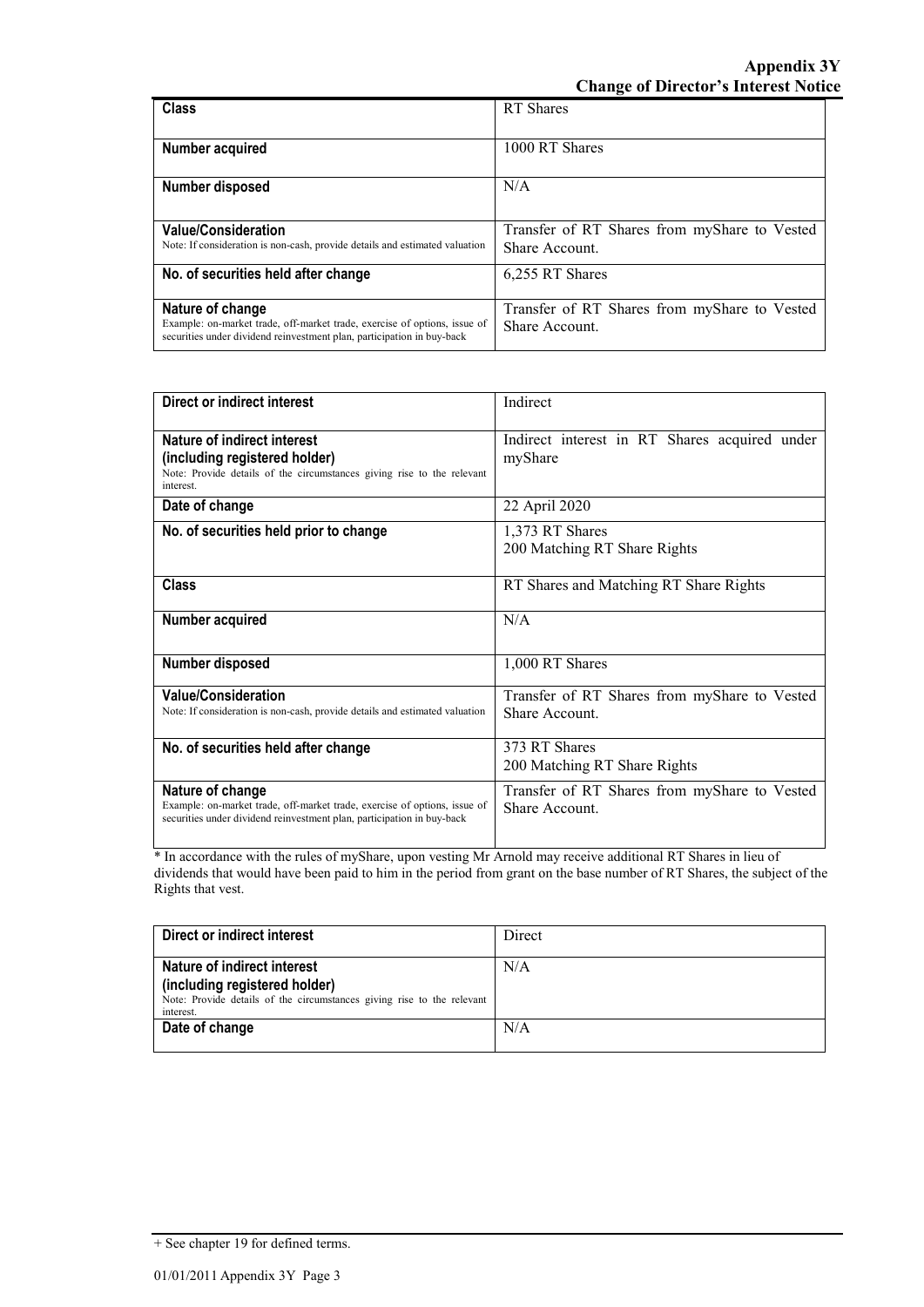| No. of securities held prior to change                                                                                                                                  | 12,092 rights ("Rights")* to be granted RT<br>Shares under the Rio Tinto 2018 Equity Incentive<br>Program ("EIP"), being: |
|-------------------------------------------------------------------------------------------------------------------------------------------------------------------------|---------------------------------------------------------------------------------------------------------------------------|
|                                                                                                                                                                         | 6,722 Rights as Performance Share Awards<br>("PSAs");                                                                     |
|                                                                                                                                                                         | 3,360 Rights as Management Share Awards<br>$("MSAs")$ ; and                                                               |
|                                                                                                                                                                         | 2,010 Rights as Bonus Deferral Awards<br>("BDAs").                                                                        |
| <b>Class</b>                                                                                                                                                            | PSAs, MSAs and BDAs under the EIP.                                                                                        |
| Number acquired                                                                                                                                                         | N/A                                                                                                                       |
| Number disposed                                                                                                                                                         | N/A                                                                                                                       |
| <b>Value/Consideration</b><br>Note: If consideration is non-cash, provide details and estimated valuation                                                               | N/A                                                                                                                       |
| No. of securities held after change                                                                                                                                     | 12,092 Rights, being:                                                                                                     |
|                                                                                                                                                                         | 6,722 PSAs;                                                                                                               |
|                                                                                                                                                                         | 3,360 MSAs; and                                                                                                           |
|                                                                                                                                                                         | 2,010 BDAs.                                                                                                               |
| Nature of change<br>Example: on-market trade, off-market trade, exercise of options, issue of<br>securities under dividend reinvestment plan, participation in buy-back | N/A                                                                                                                       |

\* In accordance with the rules of the EIP, upon vesting Mr Arnold may receive additional RT Shares in lieu of dividends that would have been paid to him in the period from grant on the base number of RT Shares, the subject of the Rights that vest.

### **Part 2 – Change of director's interests in contracts**

Note: In the case of a company, interests which come within paragraph (ii) of the definition of "notifiable interest of a director" should be disclosed in this part.

| Detail of contract                                                                                                                                                          | N/A |
|-----------------------------------------------------------------------------------------------------------------------------------------------------------------------------|-----|
| <b>Nature of interest</b>                                                                                                                                                   | N/A |
| Name of registered holder<br>(if issued securities)                                                                                                                         | N/A |
| Date of change                                                                                                                                                              | N/A |
| No. and class of securities to which interest<br>related prior to change<br>Note: Details are only required for a contract in relation to which the<br>interest has changed | N/A |
| Interest acquired                                                                                                                                                           | N/A |
| Interest disposed                                                                                                                                                           | N/A |
| <b>Value/Consideration</b><br>Note: If consideration is non-cash, provide details and an estimated<br>valuation                                                             | N/A |
| Interest after change                                                                                                                                                       | N/A |

<sup>+</sup> See chapter 19 for defined terms.